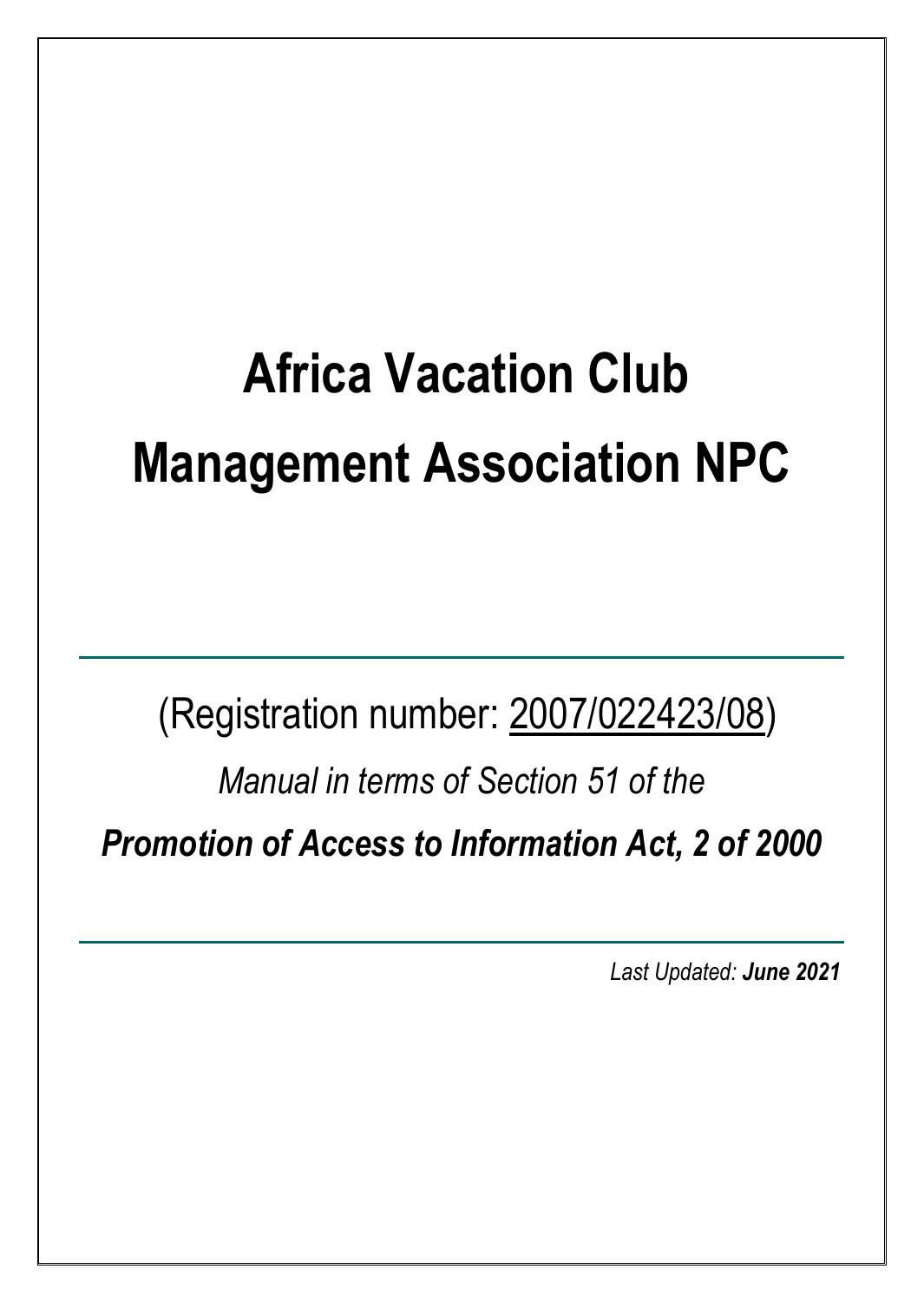|                  | Section 51 Manual of Africa Vacation Club Management Association NPC (Registration number: |  |
|------------------|--------------------------------------------------------------------------------------------|--|
| 1.               |                                                                                            |  |
| 2.               |                                                                                            |  |
| 3.               |                                                                                            |  |
| $\overline{4}$ . |                                                                                            |  |
| 5.               |                                                                                            |  |
| 6.               |                                                                                            |  |
| 7 <sub>1</sub>   |                                                                                            |  |
| 8.               |                                                                                            |  |
| 9.               |                                                                                            |  |
| 10.              |                                                                                            |  |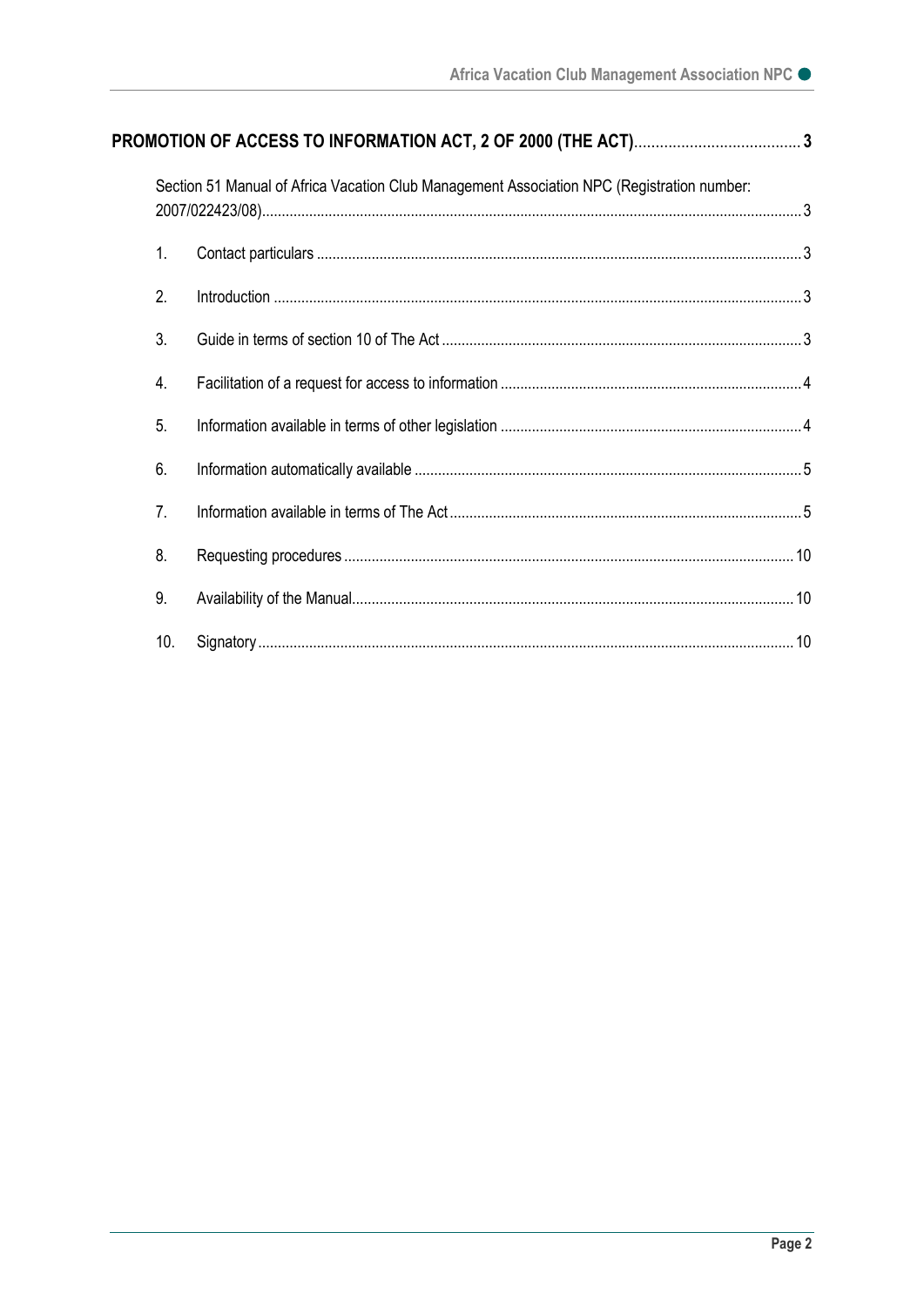## <span id="page-2-0"></span>**PROMOTION OF ACCESS TO INFORMATION ACT, 2 OF 2000** (THE **"ACT"**)

### <span id="page-2-1"></span>**SECTION 51 MANUAL OF AFRICA VACATION CLUB MANAGEMENT ASSOCIATION NPC (REGISTRATION NUMBER: 2007/022423/08)**

<span id="page-2-2"></span>

| 1.                | <b>CONTACT PARTICULARS</b>   |                          |                                    |  |  |  |
|-------------------|------------------------------|--------------------------|------------------------------------|--|--|--|
| Head of business: | Chair of the Board           | Information officer:     | Charlene van den Berg              |  |  |  |
| Postal address:   | PO Box 35580                 | <b>Physical address:</b> | Mooikloof Office Park East         |  |  |  |
|                   | Menlo Park                   |                          | Cnr of Atterbury & Jollify Main Rd |  |  |  |
|                   | 0102                         |                          | Mooikloof                          |  |  |  |
|                   |                              |                          | 0059                               |  |  |  |
| Telephone number: | $(012)$ 492 1108             | Fax number:              | $(012)$ 996 0556                   |  |  |  |
| E-mail address:   | charlenev@vrs-services.co.za |                          |                                    |  |  |  |

#### <span id="page-2-3"></span>**2. INTRODUCTION**

We as a private body have compiled this manual, not only to comply with the provisions of the *Promotion of Access to Information Act*, *2 of 2000*, but also with the provisions of the *Protection of Personal Information Act 4 of 2013* ("**POPIA**"). We strive to foster a culture of transparency and accountability in our environment and to ensure that members of the public have effective access to information in our possession which will assist them in the exercise and protection of their rights. Inside these pages you will be able to view the categories of information which we possess. You will also be guided on the correct procedure to follow should you require access to any of this information.

Our business is to operate a Share Blocks Scheme in respect of the property owned by the Company in accordance with the Share Blocks Control Act and the Time-Sharing Act, entitling a Shareholder to use specified parts of the buildings in accordance with the Use Agreement entered into between the Shareholder and the Company.

#### <span id="page-2-4"></span>**3. GUIDE IN TERMS OF SECTION 10 OF THE ACT**

- 3.1 The Act grants a requester access to records of a private body, if the record is required for the exercise or protection of any rights. If a public body lodges a request, the public body must be acting in the public interest.
- 3.2 Requests in terms of the Act shall be made in accordance with the prescribed procedures and at the rates provided. The forms and tariffs are dealt with in terms of Paragraphs 6 and 7 of the Act.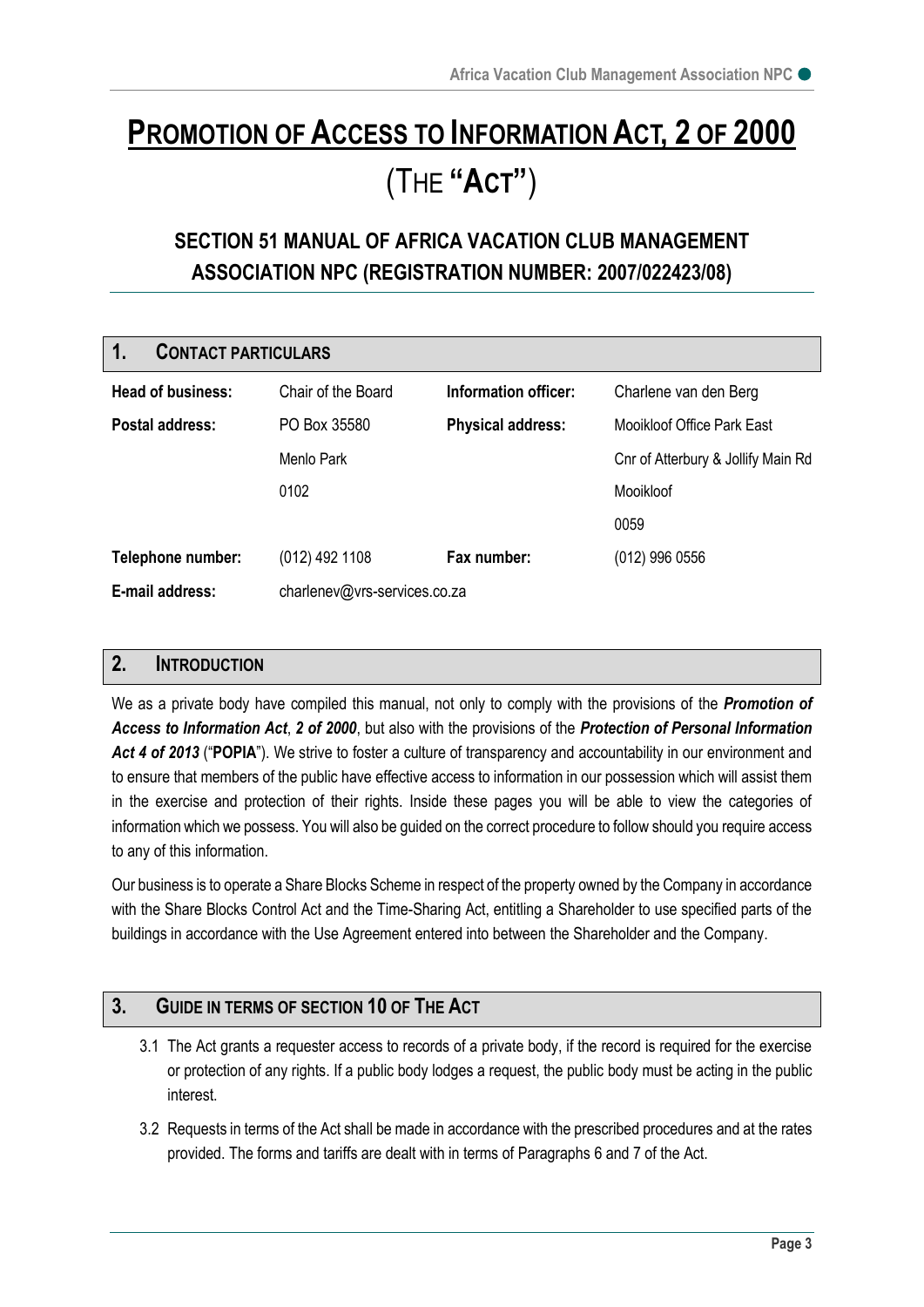3.3 Requesters are referred to **Form C** "*Request for Access to Record of Private Body*" which has been compiled by the South African Human Rights Commission, and which is to be used for the purposes of exercising the right to have access to information. The Form is available from the Information Regulator's site. The Contact details are:

Postal Address: **JD House, 27 Stiemens Street, Braamfontein, Johannesburg, 2001** Email address: **inforeg@justice.gov.za** Website: <https://www.justice.gov.za/inforeg/docs.html>

#### <span id="page-3-0"></span>**4. FACILITATION OF A REQUEST FOR ACCESS TO INFORMATION**

Information which is not readily available as indicated in this manual, may be requested in accordance with the procedure prescribed in terms of the Act. Copies of the prescribed forms to be completed for submitting a request, are available from either the website provided for above, alternatively from **Africa Vacation Club Management Association NPC**.

#### <span id="page-3-1"></span>**5. INFORMATION AVAILABLE IN TERMS OF OTHER LEGISLATION**

Information is available in terms of certain provisions of the following legislation:

- 5.1 BASIC CONDITIONS OF EMPLOYMENT ACT 75 OF 1997
- 5.2 BBBEE ACT 53 OF 2003
- 5.3 COMPANIES ACT 61 OF 1973
- 5.4 COMPANIES ACT 71 OF 2008
- 5.5 COMPENSATION FOR OCCUPATIONAL INJURIES AND HEALTH DISEASES ACT 130 OF 1993
- 5.6 CONSUMER PROTECTION ACT 68 OF 2008
- 5.7 DEEDS REGISTRIES ACT 47 OF 1937
- 5.8 ELECTRONIC COMMUNICATIONS AND TRANSACTIONS ACT 25 OF 2002
- 5.9 EMPLOYMENT EQUITY ACT 55 OF 1998
- 5.10 INCOME TAX ACT 58 OF 1962
- 5.11 LABOUR RELATIONS ACT 66 OF 1995
- 5.12 OCCUPATIONAL HEALTH AND SAFETY ACT 85 OF 1993
- 5.13 PROTECTION OF PERSONAL INFORMATION ACT 4 OF 2013
- 5.14 PROMOTION OF ACCESS TO INFORMATION ACT 2 OF 2000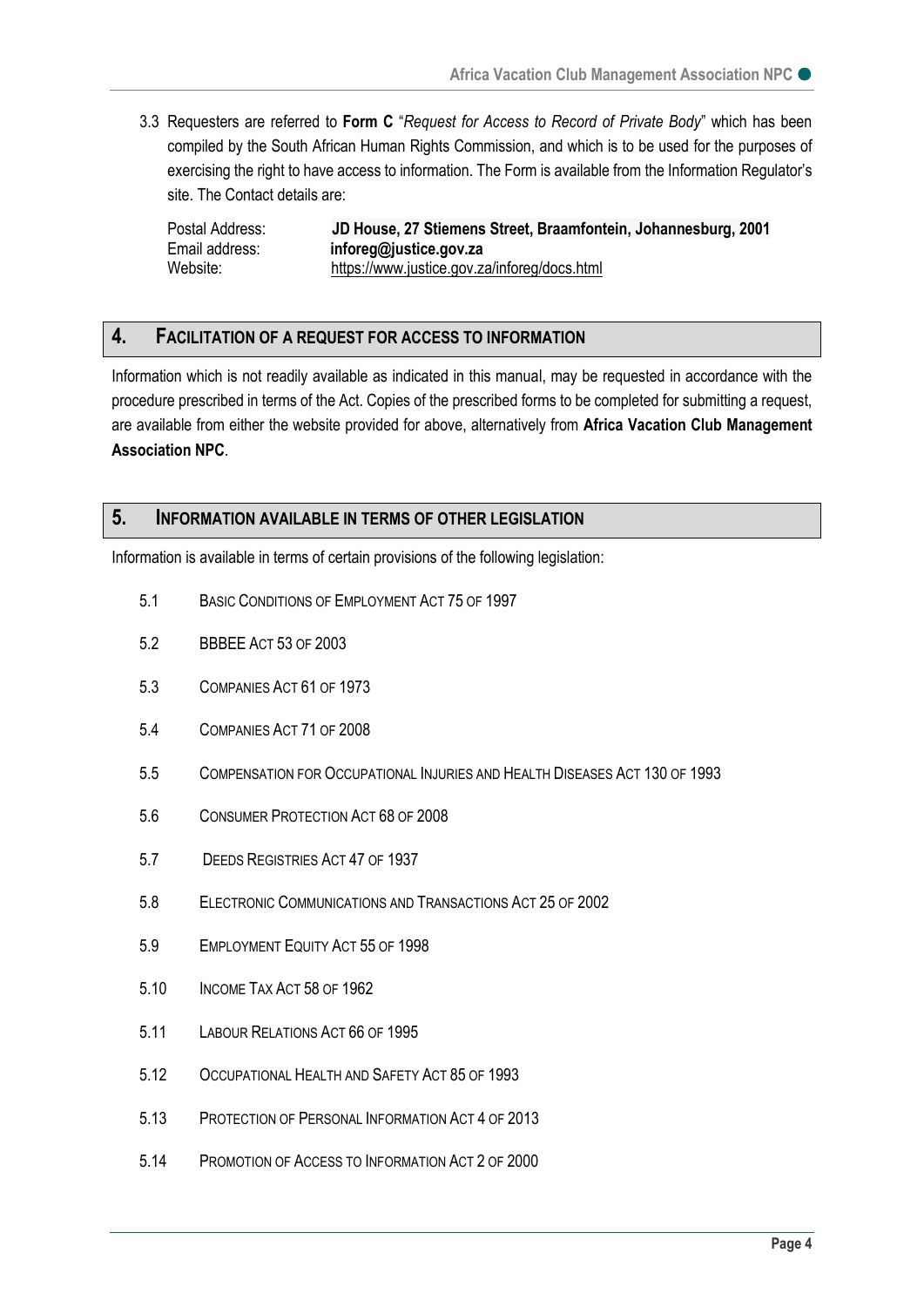- 5.15 PROMOTION OF EQUALITY AND PREVENTION OF UNFAIR DISCRIMINATION ACT 4 OF 2000
- 5.16 SECURITIES TRANSFER TAX ACT 25 OF 2007
- 5.17 SOUTH AFRICAN REVENUE SERVICES ACT 34 OF 1997
- 5.18 SKILLS DEVELOPMENT LEVIES ACT 9 OF 1999
- 5.19 SKILLS DEVELOPMENT ACT 97 OF 1998
- 5.20 TRANSFER DUTY ACT 40 OF 1949
- 5.21 UNEMPLOYMENT CONTRIBUTIONS ACT 4 OF 2002
- 5.22 UNEMPLOYMENT INSURANCE ACT 63 OF 2001
- 5.23 VALUE ADDED TAX ACT 89 OF 1991

#### <span id="page-4-0"></span>**6. INFORMATION AUTOMATICALLY AVAILABLE**

The following categories of records are automatically available for inspection, purchase or photocopying:

6.1 NEWSLETTERS

#### <span id="page-4-1"></span>**7. INFORMATION AVAILABLE IN TERMS OF THE ACT**

The subjects on which the business holds records and the categories on each subject are as listed below. Please note that a requestor is not automatically allowed access to these records (if available or applicable) and that access to them may or must be refused in accordance with section 62 to 69 of The Act.

- 7.1 ACCOUNTING RECORDS
	- Annual financial statements and working papers
	- General ledger
	- Subsidiary ledgers (receivables, payables, etc.)
	- Bank statements, cheque books, cheques
	- Customer and supplier statements and invoices
	- Deposit slips
	- Cash books and petty cash books
	- Fixed asset register
	- Tax returns and assessments
	- VAT returns
	- Budgets and business plans
	- Insurance record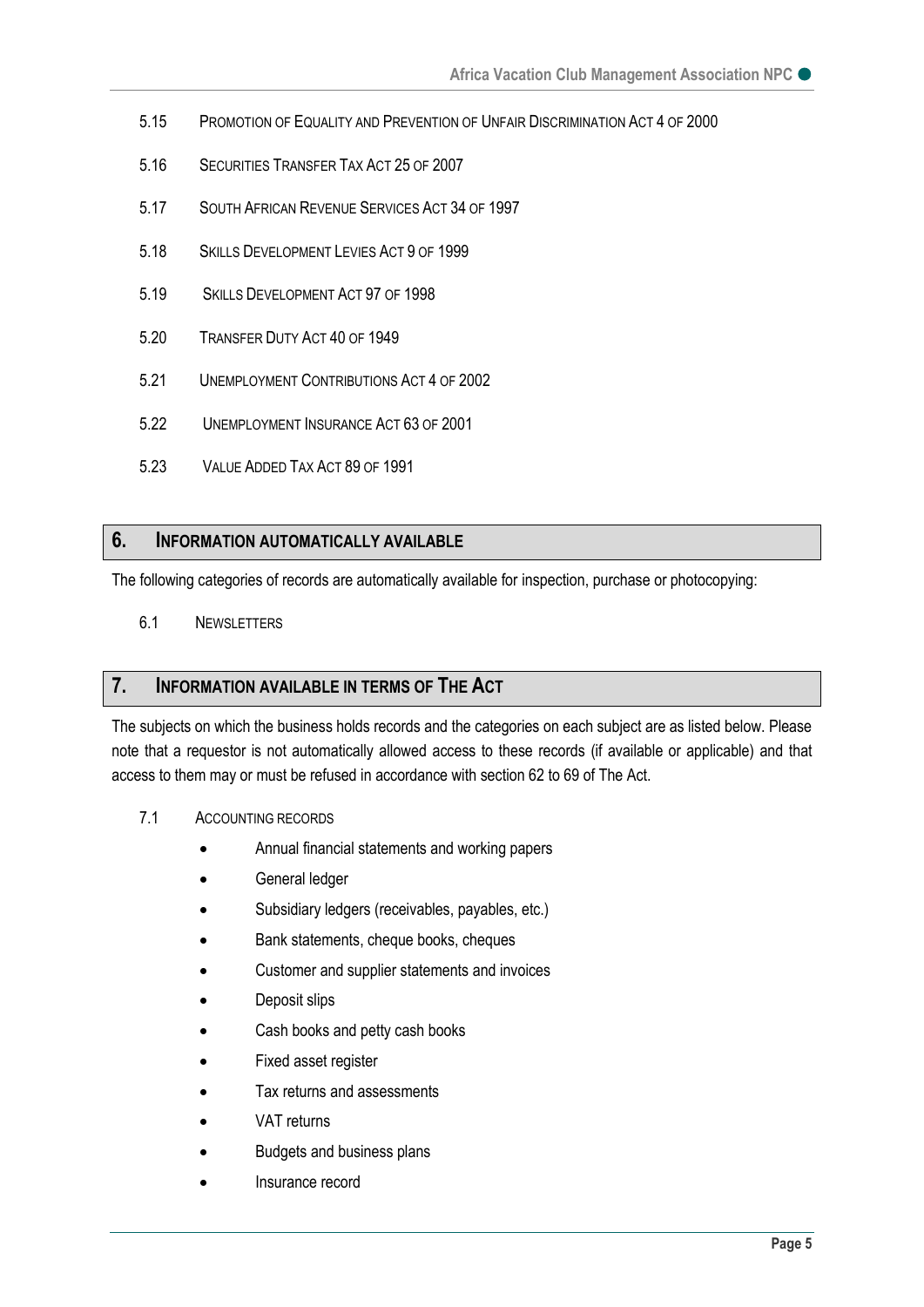- Investment records
- Auditor's reports
- Inventory records (including stock take)
- Management review
- Capital expenditure
- Credit agreement
- Record of assets
- Record of liabilities
- Record of loans to related parties
- Record of liabilities and obligation
- Record of property held
- Record of revenue
- Record of expenses
- 7.2 AUDITORS
	- Working papers
	- Correspondence
- 7.3 CLIENT INFORMATION RECORDS
	- Personal information (as defined in the POPIA), of clients held by the Company

#### 7.4 CREDIT AGREEMENTS

- Civil court judgements
- Sequestrations
- **Liquidations**
- Rehabilitation orders
- 7.5 FIXED PROPERTY
	- Building plans
	- Title deeds
- 7.6 HEALTH AND SAFETY
	- Register, record of earnings, time worked, payment and particulars of all employees
	- Health and safety committee's records of each recommendation affecting the health of employees and reports made to the inspector
	- Details of aqueous discharges
	- Details of solid waste discharges
	- Emergency response plans
	- Employee public health emergency action plans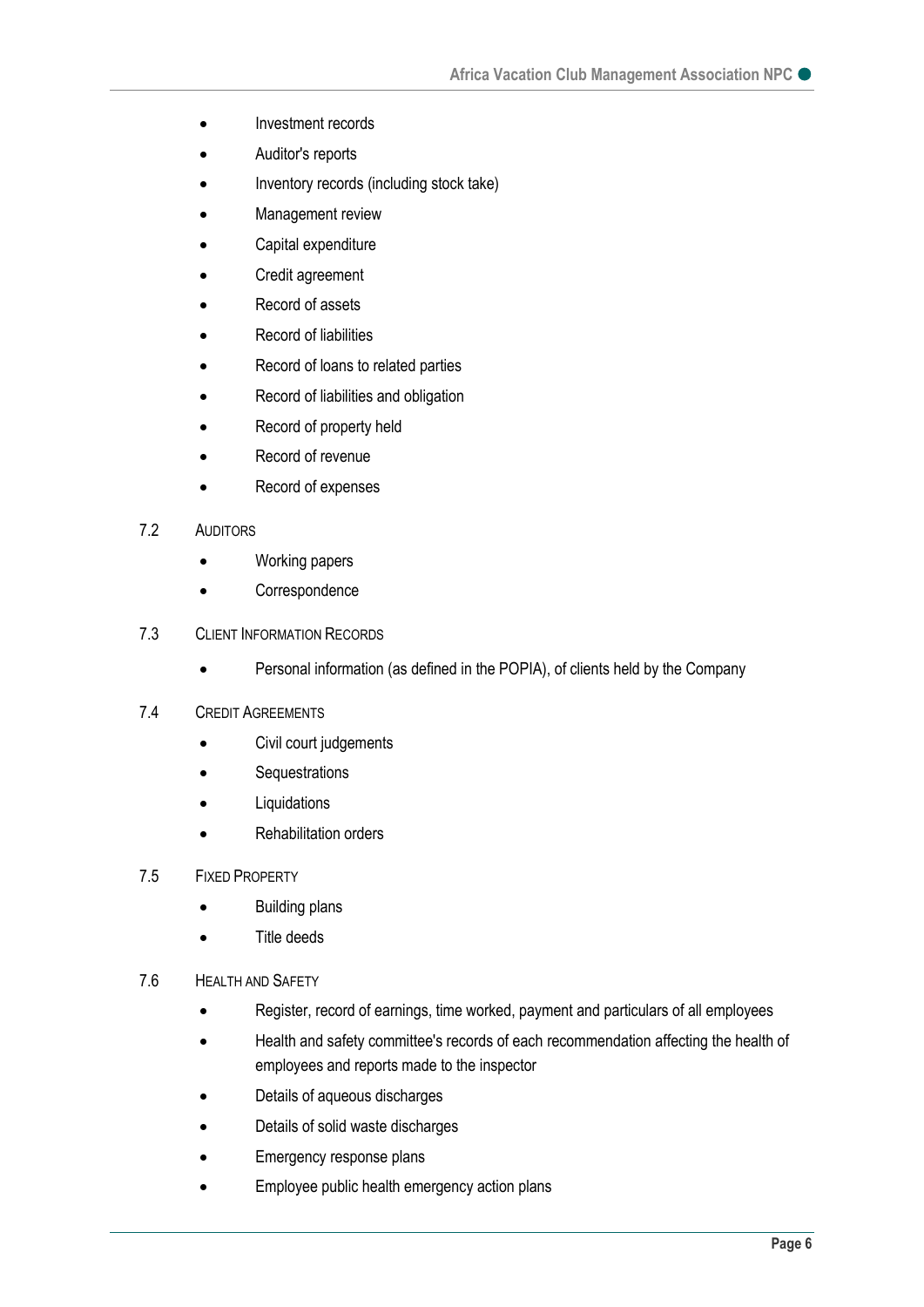- Permits, licenses, approvals and registrations for operations of sites and business
- Records of incident reported at work
- Safety management systems, data and audits
- 7.7 INFORMATION TECHNOLOGY
	- Agreements
	- Client database
	- Disaster recovery processes and procedures
	- Hardware
	- Internet
	- **Licenses**
	- Operating systems
	- Software packages
	- Telephone exchange equipment
	- Telephone lines, leased lines and data lines
- 7.8 INSURANCE
	- Claim records
	- Details of coverage, limits and insurers
	- Insurance policies

#### 7.9 INTELLECTUAL PROPERTY

- Agreements relating to intellectual property, e.g. license agreements, secrecy agreements, research and development agreements, use agreements, joint venture agreements and joint development agreements.
- 7.10 LEGAL, AGREEMENTS AND CONTRACTS
	- Acquisition or disposal documentation
	- Agreements with contractors, suppliers and clients
	- Agreements with shareholders, officers or directors
	- Complaints, pleadings, briefs and other documents pertaining to actual, pending or threatened litigation, arbitration or investigation
	- Material agreements relating to provision of services or materials
	- Material licenses, permits and authorisations
	- Contracts, including lease agreements and finance agreements
	- Sale agreements
	- Electronic communications Personal information and the purpose for which the data was collected
	- Electronic communications All personal data which has become obsolete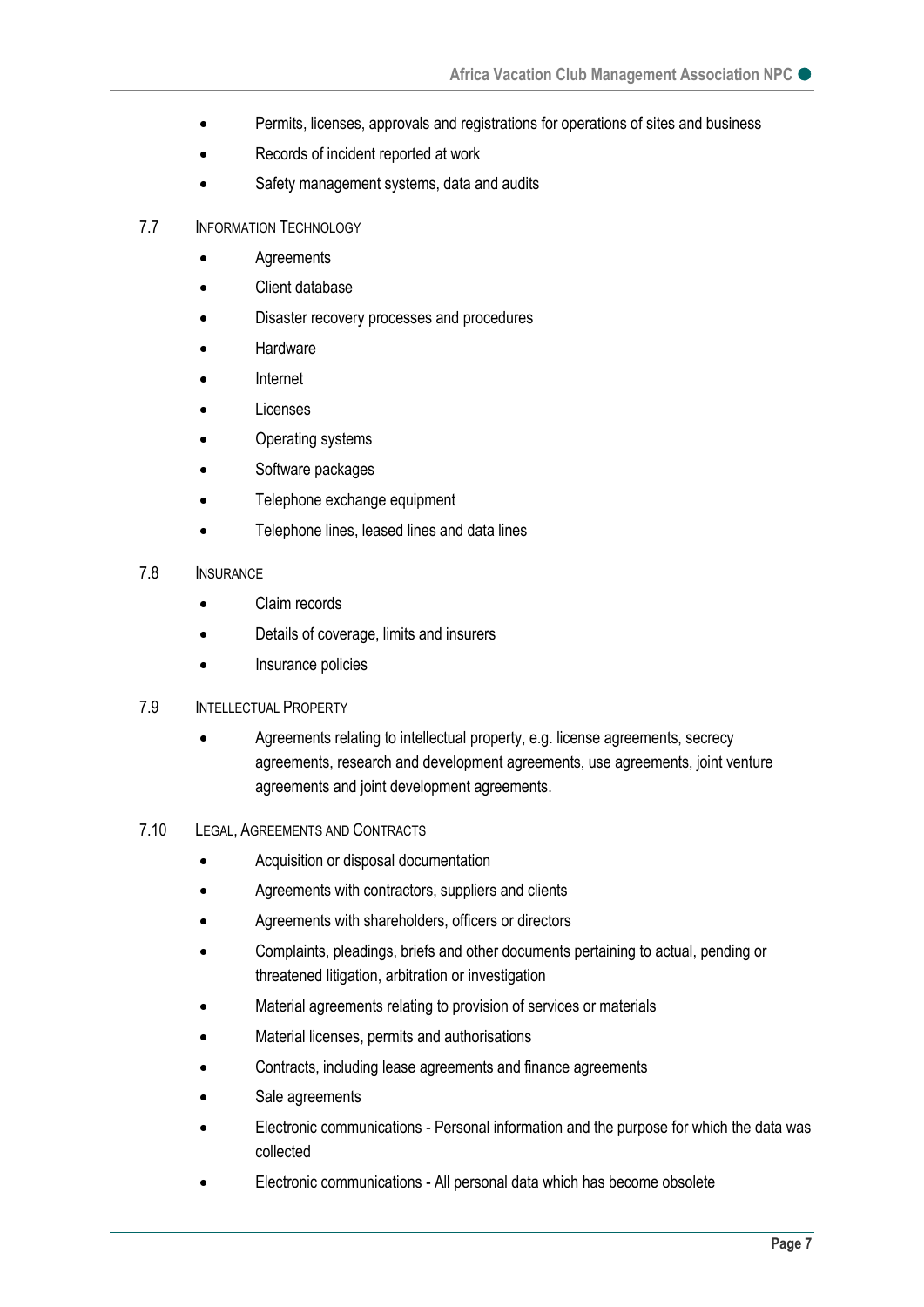- Consumer Protection Act disclosure by intermediary: information provided to a consumer
- Consumer Protection Act disclosure by intermediary: written instructions to consumer
- Consumer Protection Act disclosure by auctions: written agreement containing terms and conditions

#### 7.11 PERSONNEL RECORDS

- Arbitration awards
- Attendance register
- Collective agreements
- Disciplinary records
- Employee evaluation and performance records
- Employee information records
- Employee remuneration
- Employment applications
- Employee date of birth
- Employment contracts
- Employment equity plan
- Health and safety records
- Industrial training records
- IRP 5 and IT 3 certificates
- Letters of appointment
- Leave applications
- Maternity leave policy
- Name and occupation of each employee
- **Payroll**
- Particulars of each employee
- Personnel file
- Policies and procedures
- Records of strikes, lockouts or protest action
- Recruitment and appointments
- Relocation policy
- Registered trade unions / employers' organisations documents, list of members and ballot papers
- Salary and wage registers
- Salary slips and wage records
- Strike, lock out or protest action records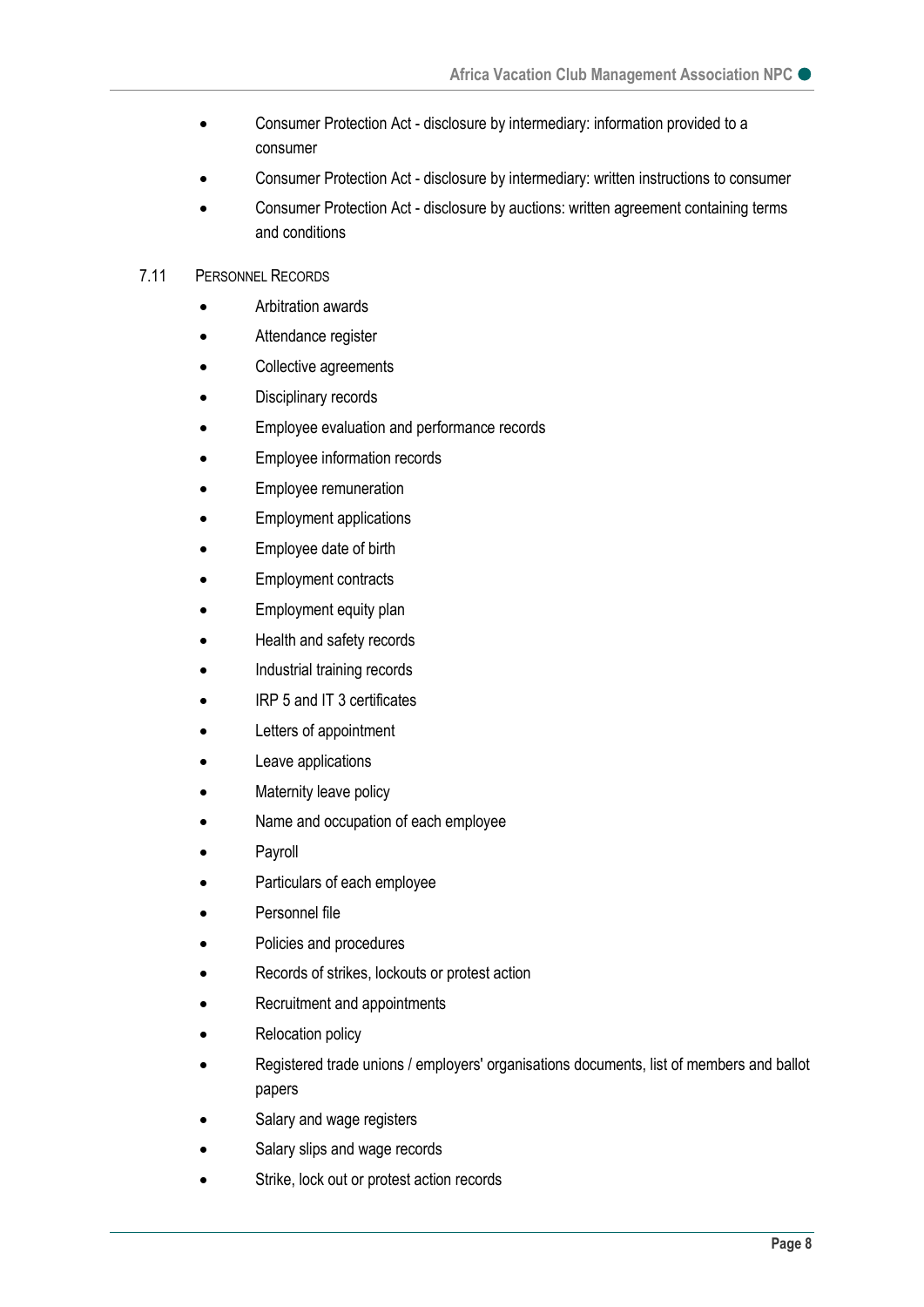- Time records
- Training and development
- UIF, PAYE and SDL returns
- Workmen's Compensation documents
- 7.12 SALES AND MARKETING
	- Media releases
	- Public relations policies and procedures
	- Service and product information
- 7.13 STATUTORY COMPANY RECORDS
	- Annual Statutory Returns
	- Certificate of Incorporation
	- Certificate to Commence Business
	- Directors' attendance register
	- Index of Members
	- Memorandum and Articles of Association
	- Notice and minutes of shareholders' meetings
	- Minutes of directors' meetings
	- Minutes of audit committee meetings
	- Minutes of directors' committee meetings
	- Proxy documents
	- Register of Allotments
	- Register of company secretary and auditors
	- Register of directors and officers
	- Registration Certificate
	- Reports presented at Annual General Meeting
	- General resolutions
	- Special resolutions
	- **Resolutions**
	- Rules
	- Shareholders' agreements
	- Shareholders' register
	- Minute books
	- Resolutions passed at meetings